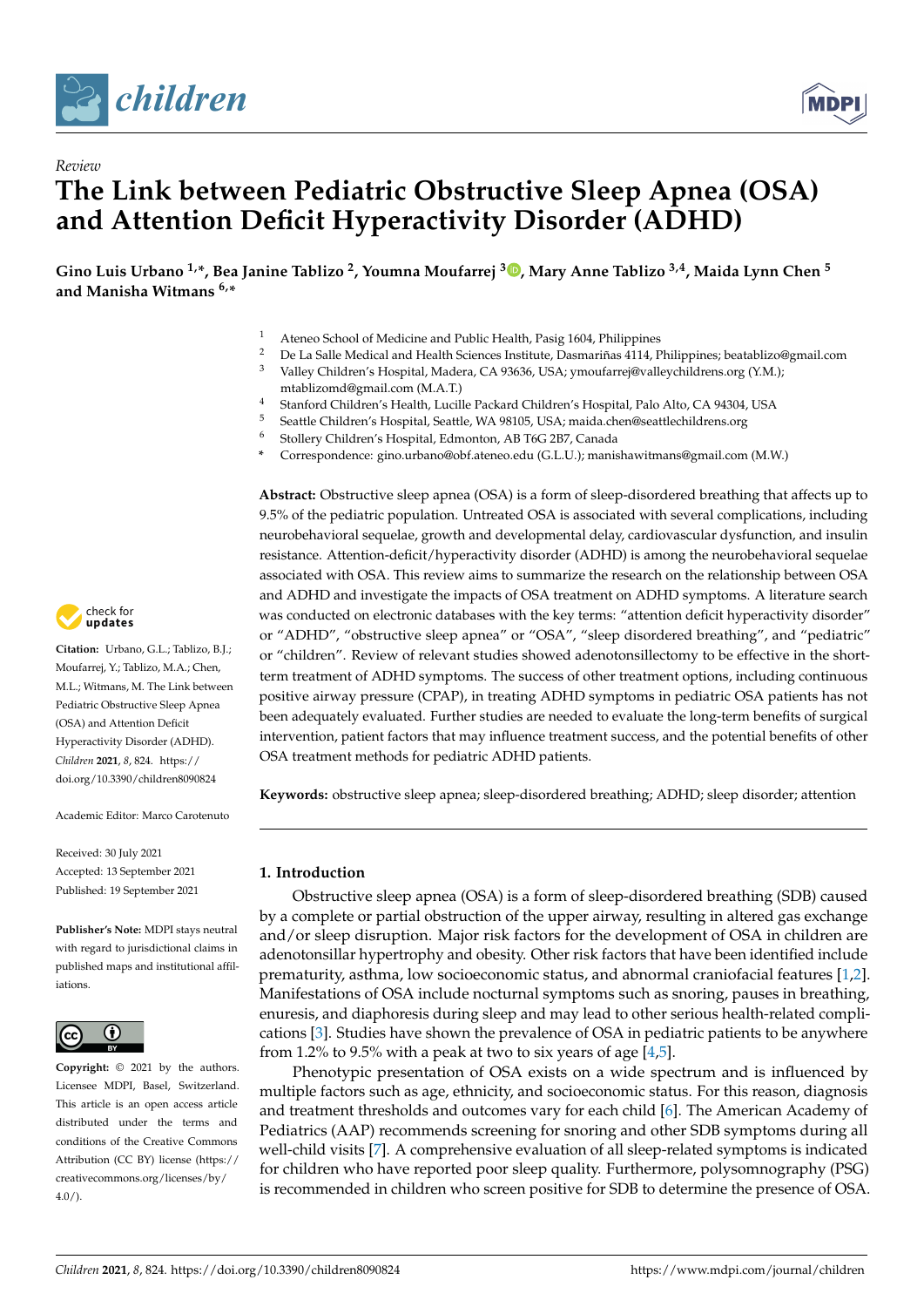Untreated pediatric OSA has been associated with learning and behavioral problems as well as growth and developmental delay. Other complications of OSA include cardiovascular dysfunction and metabolic sequelae [\[8\]](#page-8-7). Attention deficit and hyperactivity disorder (ADHD) specifically has been linked to OSA in children [\[9\]](#page-8-8). Research has shown that children with SDB, particularly OSA, display ADHD symptoms more often than those without SDB symptoms [\[10\]](#page-8-9).

ADHD is characterized by a pattern of inattention, hyperactivity, and impulsivity that interferes with daily functioning in more than one setting [\[11\]](#page-9-0). The global prevalence of the condition in children is estimated to be approximately 5% [\[12\]](#page-9-1). The disorder may affect language, motor, or social development and is associated with difficulty focusing and learning, disorganization, poor comprehension, and irritability. The pathogenesis of ADHD is not explicitly known but is thought to consist of primary factors (genetics, neuroanatomy, and catecholamine metabolism) as well as secondary environmental factors (heavy metal and chemical exposure). Other suspected risk factors of ADHD include substance and medication use during pregnancy, nutrition, lifestyle and psychosocial factors, and sleep disturbances such as OSA [\[13,](#page-9-2)[14\]](#page-9-3).

Current literature shows bidirectional associations between OSA and ADHD. This review aims to summarize the most recent and available literature on the relationship between OSA and ADHD and investigate the impacts of OSA treatment on ADHD symptoms.

#### **2. Methods**

A PubMed, EBSCO, and Google Scholar database search was conducted using the terms: attention deficit hyperactivity disorder or ADHD, obstructive sleep apnea or OSA, sleep disordered breathing, and pediatric or children. References cited in selected articles were reviewed. Literature on OSA and ADHD, individually, was reviewed as well for supplemental purposes. Articles referenced for the purpose of this review were published between March 2002 and August 2021. The authors reviewed eligible articles that met criteria and excluded articles with no relevance, case reports, and non-English language studies.

#### **3. Results and Discussion**

#### *3.1. Relationship between ADHD and OSA*

The relationship between ADHD and OSA appears to be reciprocal, each exacerbating the symptoms of the other. ADHD symptoms overlap with the diagnosis of OSA, with attention deficits reported in up to 95% of pediatric OSA patients [\[9\]](#page-8-8). Obstructive sleep apnea is hypothesized to be one of the five sleep phenotypes associated with ADHD, the four others being hyperarousal, delayed sleep onset insomnia, restless legs syndrome/periodic limb movements during sleep, and sleep EEG epileptiform discharges [\[15\]](#page-9-4). A 2018 study done by Miano et al. sought to further investigate this hypothesis. Thirty drug-naïve, pediatric patients with ADHD underwent a sleep assessment involving sleep questionnaires, actigraphy recording, and nocturnal video PSG followed by morning multiple sleep latency testing (MSLT). Twenty-eight of thirty participants were found to have sleep disorder comorbidities, with OSA being found in 15 participants, and all children slept less than the normal duration for their age [\[16\]](#page-9-5). Precenzano et al. (2016) found that children with OSA scored higher than control groups in hyperactivity, ADHD index, restlessness–impulsivity, emotional instability, Diagnostic and Statistical Manual of Mental Disorders (DSM)-IV inattention, DSM-IV hyperactivity and impulsivity, and total DSM-IV ADHD [\[17\]](#page-9-6). Conversely, OSA was observed in 20–30% of ADHD patients [\[9\]](#page-8-8).

Wu et al. (2017) investigated the relationship between allergic rhinitis, ADHD, OSA, and age. ADHD was significantly more common in children aged four to five years old with severe adenoid hypertrophy as compared to those without. Allergic rhinitis was positively associated with OSA and ADHD in this age group. In children aged six to 11 years old, ADHD was observed more in children with severe tonsillar hypertrophy as compared to those without. It is difficult to know whether systemic inflammation is causing the resulting adenotonsillar hypertrophy and thus resulting in ADHD-type symptoms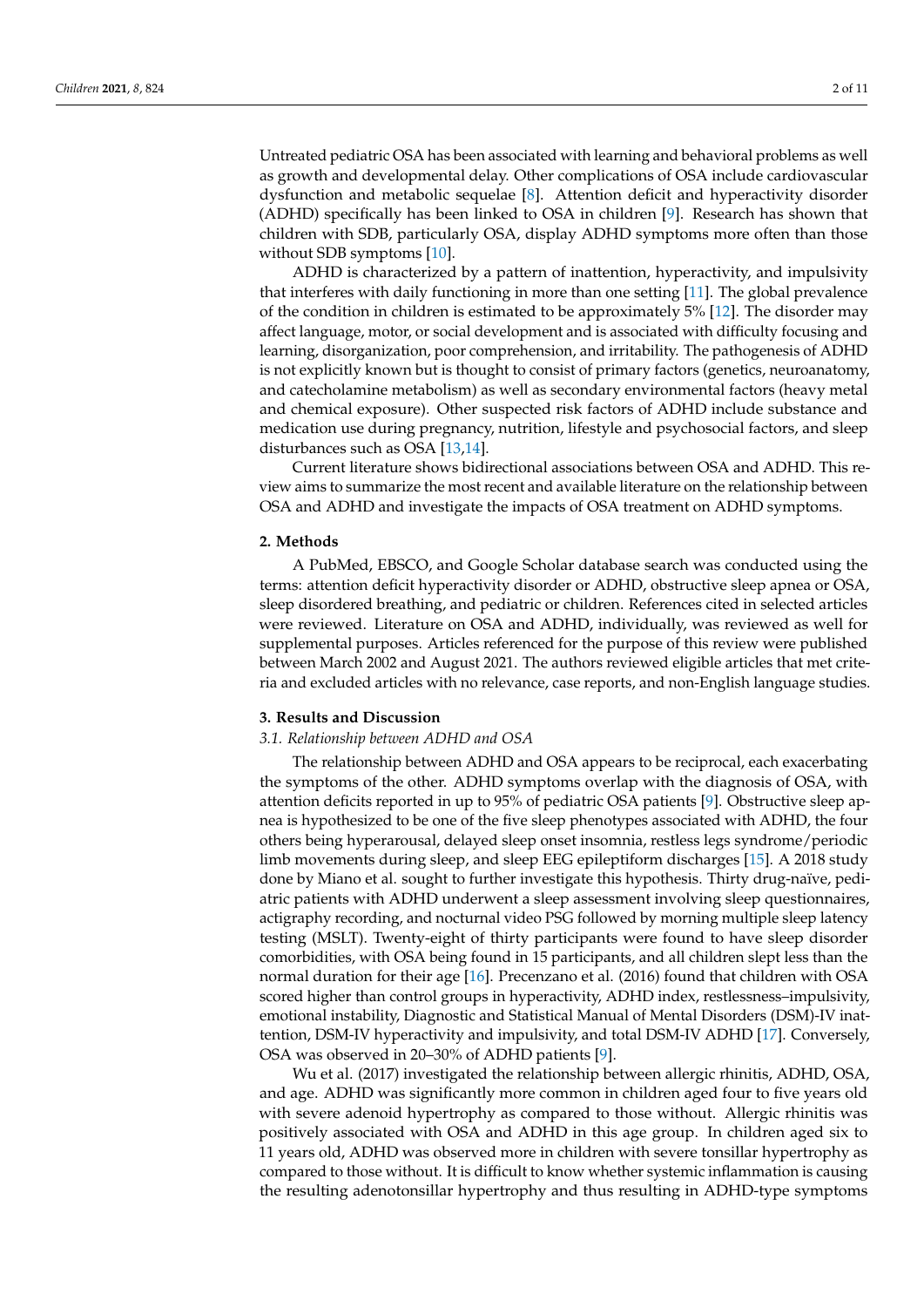or underlying genetic or environmental factors are exacerbating both ADHD and OSA symptoms. The incidence of ADHD also increased with age, which may be linked to the effects of OSA-induced hypoxia on brain development and function [\[18\]](#page-9-7). This suggests that the duration and severity of OSA result in more cognitive impairment.

Several studies have sought to explore the relationship between the two conditions. Khadra et al. (2008) demonstrated a complex relationship between regional oxygen saturation (rSO2), apnea–hypopnea index (AHI), and mean arterial blood pressure (MAP) in children with SDB. rSO2 and AHI were negatively associated with SDB, rSO2 and MAP were positively associated with SDB, and AHI and MAP were positively associated with SDB. rSO2 levels increased with age and were higher in females as compared to males. This suggests that males are affected more by ADHD than females. All three variables were strongly associated with SDB severity. The implications of this study suggest that SDB variably affects individuals, and neurocognitive deficits should be expected to vary as well [\[19\]](#page-9-8). The severity of nocturnal respiratory impairment has also been demonstrated to be significantly correlated with cases of executive functioning impairment [\[20\]](#page-9-9). However, there may be other mitigating factors that influence severity that have not been evaluated, such as environmental factors and nutrition status.

A 2006 study by Gozal et al. observed elevated levels of high-sensitivity CRP (hsCRP) in children with OSA, indicating that hsCRP testing may be useful for monitoring the development of neurocognitive deficits in children with OSA [\[21\]](#page-9-10). Another theory poses that the elevated levels of C-reactive protein (CRP) and interleukin-6 due to the systemic inflammatory response caused by OSA correlate with sleep disruption and hypoxemia [\[22\]](#page-9-11). Beebe and Gozal (2002) suggest that the hypoxia and sleep disturbance caused by OSA negatively impact the restorative benefits of sleep and cellular and chemical balance, leading to prefrontal cortical dysfunction, which may manifest as overactivity and impulsivity in children [\[23\]](#page-9-12).

Studies which have linked ADHD and OSA do share other common mitigating factors that may contribute to both conditions. Sleep deprivation, either as fragmented sleep or as reduced total sleep time has also been linked to worse OSA symptoms as well as more severe ADHD behaviors. In addition, stimulant medications also can worsen sleep quality and in turn worsen ADHD behaviors. The elevation in CRP, other inflammatory cytokines and markers are presumed to result in end-organ dysfunction that manifests as ADHD behaviors, OSA symptoms, or comorbid disease (allergic rhinitis, obesity, and cardiovascular disease).

#### *3.2. Effects of Adenotonsillectomy on Cognitive Function, ADHD Symptoms, and Quality of Life*

Treatment approaches for pediatric OSA include adenotonsillectomy, positive airway pressure therapy, orthodontic measures such as rapid maxillary expansion, and weight reduction for obese patients [\[24\]](#page-9-13). Medical management, including anti-inflammatory therapy (intranasal steroids and montelukast), has been used for OSA prior to surgery or as an adjunct post-surgery in children who have residual symptoms of OSA. However, a recent Cochrane review reported insufficient evidence to recommend the use of these medications as treatment for OSA [\[25\]](#page-9-14). In addition, the role of these medications in established OSA with ADHD symptoms has not been adequately studied [\[26\]](#page-9-15).

Adenotonsillectomy is the most common treatment for pediatric OSA [\[26\]](#page-9-15). Surgery is the recommended treatment for childhood OSA in the presence of adenotonsillar hypertrophy, including patients with comorbidities such as obesity [\[24\]](#page-9-13). Most of the studies involving adenotonsillectomy were prospective cohort studies or retrospective chart reviews with few randomized control trials.

In 2013, the Childhood Adenotonsillectomy Trial (CHAT) study performed a multicenter, single-blind, randomized, controlled trial to evaluate the differences between early adenotonsillectomy versus watchful waiting on neurocognitive and behavioral outcomes in children five to nine years old with OSA. A total of 464 children with OSA confirmed by PSG were randomized into the two groups. Children's attention and executive function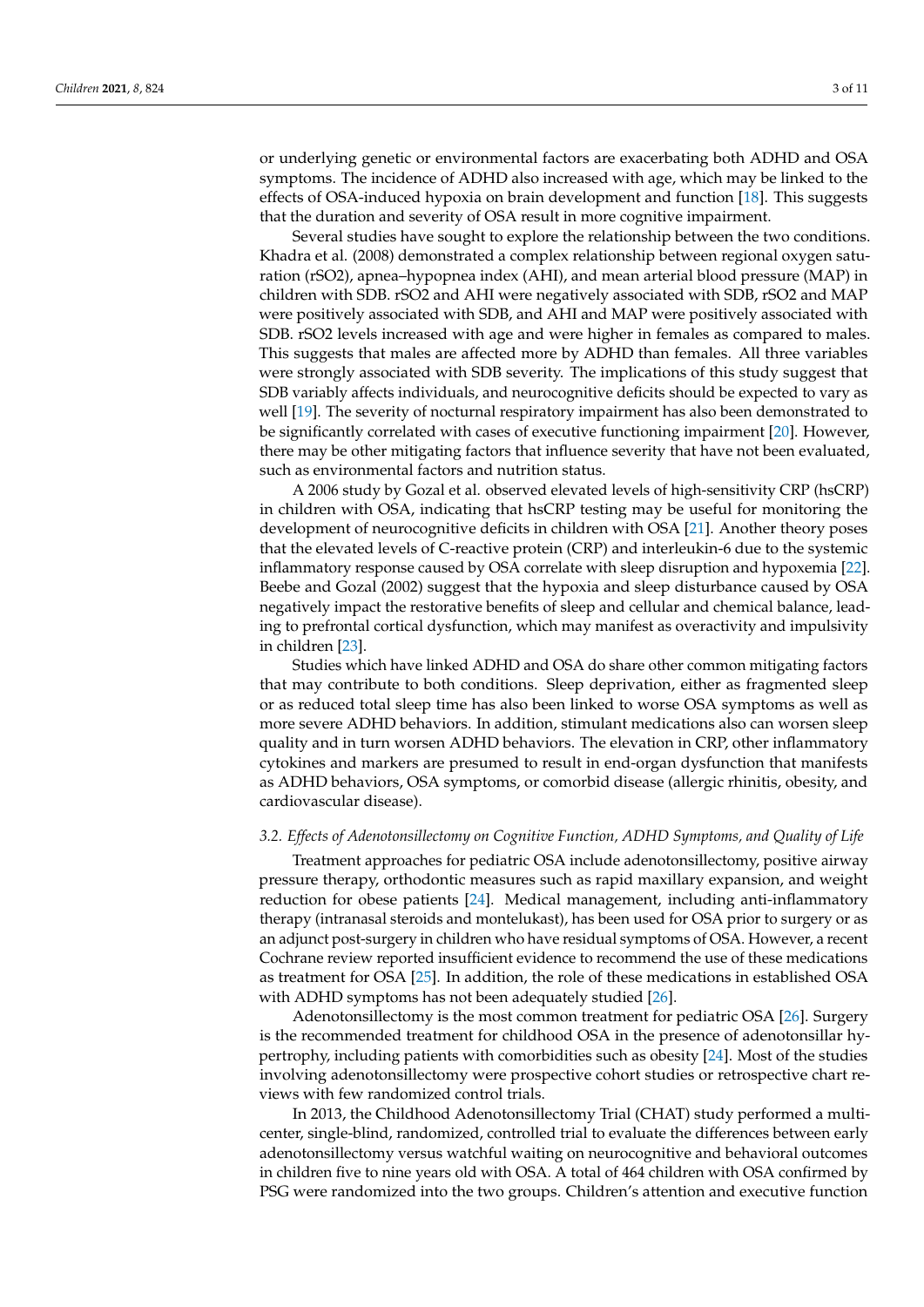were evaluated using the Developmental Neuropsychological Assessment (NEPSY) at the onset of the study and after seven months. Average NEPSY scores prior to intervention were similar to that of the general population and increased in both groups by the end of the study. This trial did not show any difference in the two main outcomes between groups. The increase was greater in children who underwent adenotonsillectomy but was not significant. However, both caregivers and teachers reported significantly greater improvement in observed behavior on the Conners' Rating Scale in children who received surgery. Additionally, symptoms of OSA were measured using the Pediatric Sleep Questionnaire Sleep-Related Breathing Disorder scale (PSQ-SRBD) and Epworth Sleepiness Scale (ESS) and were shown to significantly decrease in patients who underwent adenotonsillectomy as compared to watchful waiting. Similarly, quality of life was shown to significantly improve when measured on the PedsQL and OSA-18 scales in children who underwent surgery [\[27\]](#page-9-16).

Since the CHAT trial, additional randomized clinical trials have sought to evaluate the effect of early adenotonsillectomy in children under the age of five, the age of the youngest patient included in the initial CHAT trial. The 2020 Preschool Obstructive Sleep Apnea Tonsillectomy and Adenoidectomy (POSTA) study by Waters et al. evaluated the effect of early adenotonsillectomy on cognition in children aged three to five years old. They performed a multicenter, randomized, controlled clinical trial in which 190 children with primary snoring or mild to moderate OSA were randomized into two groups. The Woodcock Johnson III (WJ-III) Test of Cognitive Abilities and the Brief Intellectual Ability (BIA) score were used to evaluate intellectual ability at baseline and after 12 months. They found that there was no significant difference in intellectual ability between those undergoing early adenotonsillectomy versus those who did not receive surgery. However, like the CHAT trial, parents reported improvements in sleep, dietary habits, snoring, difficulty breathing during sleep, and daytime sleepiness in children who underwent surgery [\[28\]](#page-9-17).

While the CHAT trial showed perceived improvement in behavior by caregivers, it did not show statistically significant improvements in cognitive/behavioral scoring. However, there are numerous, smaller albeit non-randomized other studies that have examined the effect of adenotonsillectomy on children with SDB and ADHD which have shown more significant resultssuch as reduced inattention and hyperactivity.

A study done by Al-Zaabi et al. (2018) aimed to evaluate cognitive and behavioral changes among children aged nine to 14 with OSA after adenotonsillectomy. The results of the study showed a 33% improvement in neurocognitive function and general intellectual ability, as well as a 21% reduction in inattention and hyperactivity scores, thus showing evidence of the effectiveness of adenotonsillectomy in improving ADHD-like symptoms among children [\[29\]](#page-9-18).

A study performed by Ahmadi et al. (2016) evaluated children with ADHD and observed the clinical symptoms before and after adenotonsillectomy. Results showed a 69% improvement in ADHD symptoms one month after surgery and an 86% improvement in ADHD symptoms three months after the procedure [\[30\]](#page-9-19). Another study by Amiri et al. (2015) showed that children with SDB, adenotonsillar hypertrophy, and ADHD experienced a significant decrease in ADHD symptoms after adenotonsillectomy at threeand six-month postoperative intervals, with more significant decreases observed at the six-month postoperative follow-up [\[31\]](#page-9-20).

Dadgarnia et al. (2012) found a significant improvement in ADHD symptoms, especially hyperactivity, six months post-adenotonsillectomy [\[32\]](#page-9-21). A 2008 study by Fidan and Fidan further showed the positive impact of adenotonsillectomy on behavioral problems, inattention, and hyperactivity, demonstrating significant decreases in mean scores of ADHD, oppositional-defiant disorder, and conduct disorder symptoms after adenotonsillectomy [\[33\]](#page-9-22).

In a study done by Wei et al. (2007), SDB-diagnosed children scheduled for adenotonsillectomy were evaluated before and after surgery using the Conners' Parent Rating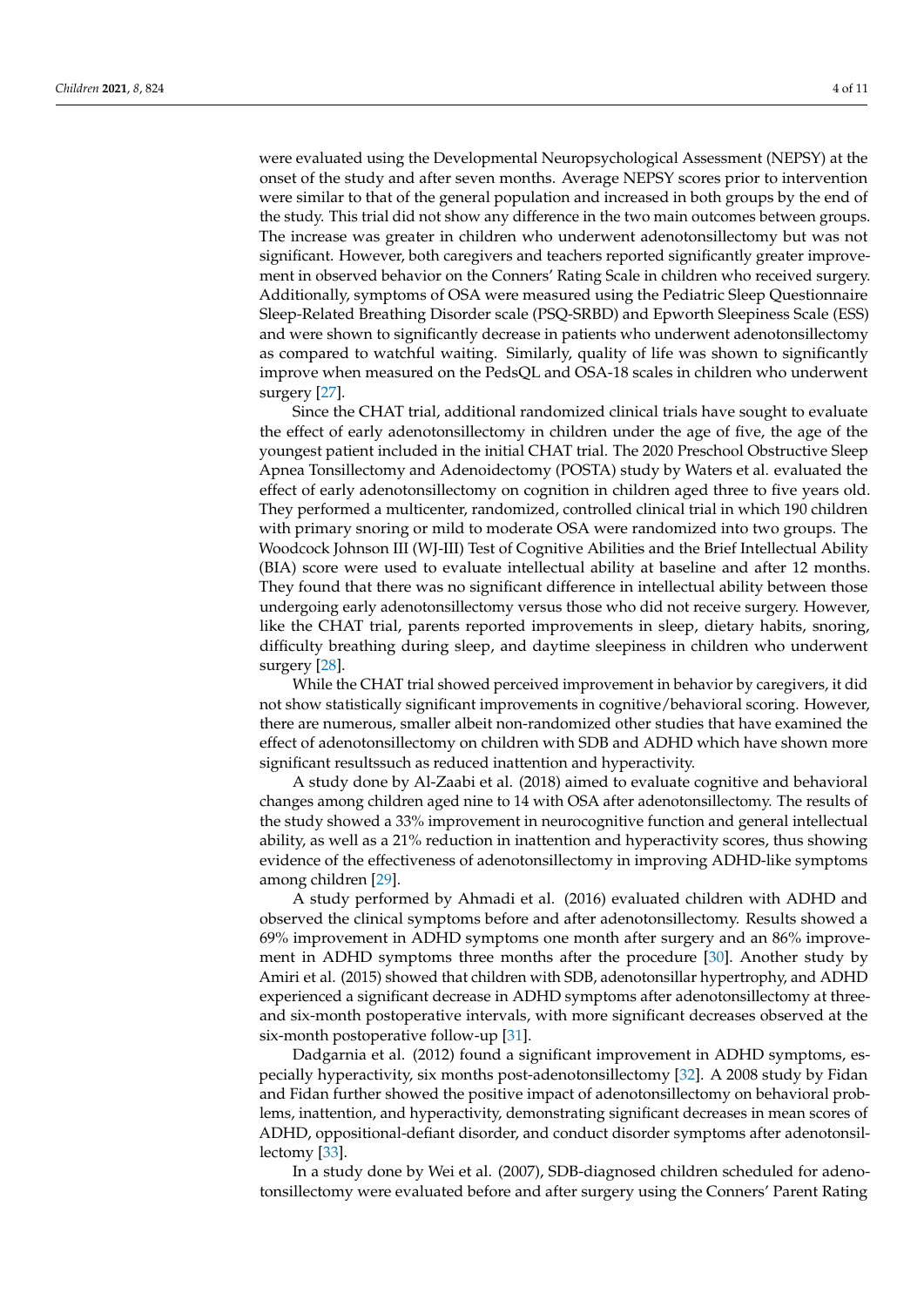Scale-Revised Short Form (CPRS-RS), behavior categories, hyperactivity, and Conners' ADHD index. ADHD index, cognitive problems, and oppositional behavior all showed significant improvement following surgery [\[34\]](#page-9-23). Dillon et al. (2007) showed adenotonsillectomy patients had higher frequencies of DSM-IV diagnoses as compared to a control group. At a follow-up one year later, behavior disorder diagnosis significantly fell to 23.1% among the surgery group [\[35\]](#page-9-24).

Huang et al. (2007) compared different treatment options for school-age children diagnosed with ADHD and mild OSA. The subjects were divided into three treatment options: methylphenidate (MPH) therapy, adenotonsillectomy, or no treatment. Clinical interviews, ADHD rating scale, CBCL TOVA, and OSA-18 were completed prior to initiation of therapy and 6 months later. Results showed that the surgical and MPH groups improved more than the non-treatment group. The surgical group displayed higher improvements in PSG, questionnaire sleep variables, daytime symptoms, and TOVA subscales (impulse control, response time, and total ADHD score) as compared to the MPH group. This was found to be significantly different between the two groups as well. Hence, researchers suggest that surgical treatment of children with SDB and ADHD may prevent unnecessary long-term MPH use [\[36\]](#page-10-0).

Weber et al. (2006) investigated ADHD symptoms in children with obstructive ventilatory disorders (OVDs) for improvement in inattention, impulsivity, and hyperactivity after adenotonsillectomy. As some subjects were unable to complete PSG to diagnose OSA, the authors chose to use the diagnosis of OVD instead. The 30 subjects were divided into three groups according to age (four to seven, eight to 10, and >11 years old). Attention, impulsivity, and hyperactivity were assessed preoperatively and six months post-surgery using 30 questions based on DSM-IV criteria. Children aged 8 to 10 displayed the highest improvement in behavior post-surgery. Results were not deemed to be statistically significant due to small sample size, as noted by the authors. In addition, PSG was not used as the basis for diagnosis, and, rather, diagnosis was based on history and physical examination [\[37\]](#page-10-1).

Chervin et al. (2006), compared children who underwent adenotonsillectomy for indications apart from sleep disorders, including those who tested negative by PSG. Children scheduled for adenotonsillectomy displayed higher baseline ADHD scores as compared to the control subjects. Post-surgery, 50% of the children scheduled for adenotonsillectomy showed improvement in symptoms, no longer meeting the criteria for ADHD [\[38\]](#page-10-2). This study illustrates the potential benefits of adenotonsillectomy in children with ADHD symptoms even in the absence of OSA diagnosis.

Another prospective study done by Avior et al. (2004) assessed attention deficit disorder (ADD) in children with OSA scheduled for adenotonsillectomy. Investigators used the test of variables of attention (TOVA) as opposed to the DSM-IV criteria for ADHD diagnosis. Nineteen children were selected for evaluation. TOVA scores, OSA-18, and CBCL/4–8 questionnaires were taken before surgery and two months postoperatively. Results showed significant improvement in TOVA and CBCL/4–8 scores in all children except one [\[39\]](#page-10-3). In this study, the short-term benefits of adenotonsillectomy on ADHD symptoms is demonstrated using assessment tools, TOVA, different from those used in the previously mentioned studies.

While there is strong evidence for the short-term benefits of adenotonsillectomy on ADHD symptoms in pediatric OSA patients, the long-term benefits of the surgery require further evaluation. Studies focused on the long-term benefits of adenotonsillectomy are few, often consisting of small sample sizes. One of these studies is Song et al., which sought to investigate the long-term benefits of adenotonsillectomy on behavioral changes in pediatric patients. Twenty children with PSG-documented OSA completed a KOSA-18, the Korean translation of the OSA-18, and ADHD-RS preoperatively and postoperatively. In contrast to the previously discussed studies, the average interval for follow-up was 54.5 months (range 27–98 months). Upon follow-up, the children displayed significantly decreased KOSA-18 and ADHD-RS scores from baseline. While some patients were lost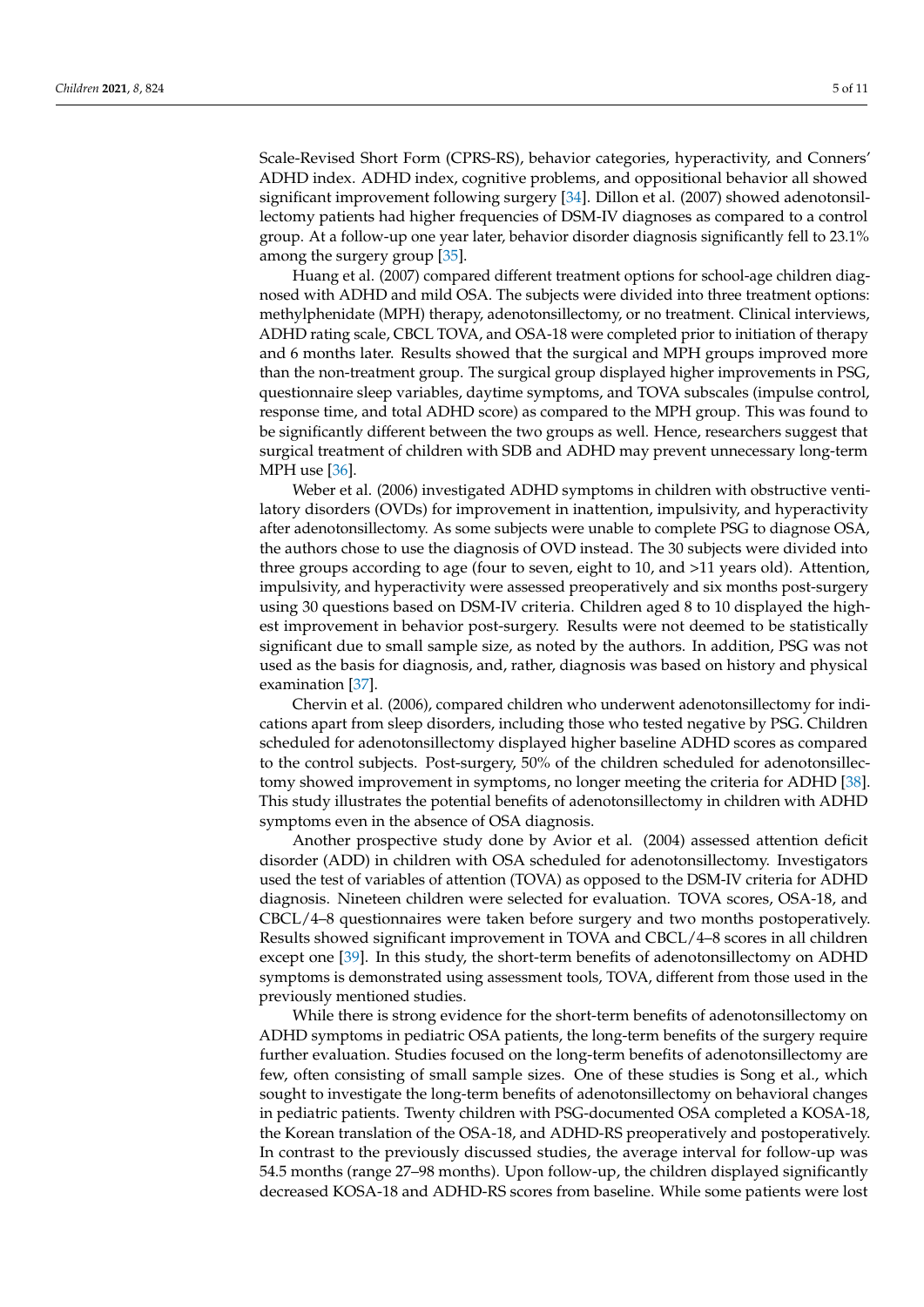to follow-up, and the small sample size of the study affects its statistical significance, this study provides evidence of the potential long-term benefits of adenotonsillectomy on ADHD symptoms [\[40\]](#page-10-4). It is not clear however how many continue to have ADHD nor if the improvement is permanent since OSA has been known to recur in some children post-adenotonsillectomy. A prospective study by Mitchell et al. evaluated the long-term behavioral changes in children with OSA post-adenotonsillectomy. Twenty-three children with PSG-documented OSA underwent adenotonsillectomy and were assessed using the Behavior Assessment System for Children (BASC). BASC scores were taken preoperatively and again at six, nine, and 18 months postoperatively. The investigators found that the children showed improvement in aggression, atypicality, depression, hyperactivity, and somatization at all follow-up intervals. They additionally found that breathing and oxyhemoglobin desaturation improved in post-adenotonsillectomy patients and suggest that this may have led to the decrease in neurobehavioral [\[41\]](#page-10-5).

Collectively, these multiple studies support the role of adenotonsillectomy for OSA as improving ADHD symptoms and cognitive problems [\[42\]](#page-10-6). The studies above focused primarily on the benefits of adenotonsillectomy on ADHD symptoms which are summarized in Table [1.](#page-7-0) One meta-analysis was included (2014) capturing some of the research. Despite the trend and associations of ADHD and OSA, and reported improvements after surgery, there is heterogeneity among different studies that were included. Heterogeneity was related to different age groups studied, and the variable baseline characteristics of the participants, absence or presence of a control group, and the thresholds for inclusion or exclusion in the meta-analysis. These variables greatly influenced the effect size of the reported improvement, from very mild to moderate under stringent definitions [\[42\]](#page-10-6).

Research on the benefits of other OSA therapeutic interventions on ADHD symptoms has not been adequately established. One study using continuous positive airway pressure (CPAP) demonstrated significant improvement in attention, working memory, and depressive symptoms in OSA patients [\[43\]](#page-10-7). Escobar et al. (2021) hypothesize the use of oral appliance therapy (OAT) for OSA treatment may reduce the symptoms of ADHD, given the relationship between OSA and obstruction of nasal airflow [\[44\]](#page-10-8). Further studies are needed to evaluate the effectiveness of the mentioned interventions in treating ADHD in OSA patients.

#### *3.3. Linkages between ADHD and OSA across the Lifespan*

The studies have shown the association of ADHD and OSA in children and adolescents. There are reported improvements post-surgery. It is not clear whether there is complete resolution of either disorder into adulthood. One study evaluated the relationship between ADHD and OSA in adults. They evaluated 194 adults, including 62% males, and found OSA in 83% of patients, with 60% having moderate to severe OSA. The screen for ADHD was positive in 19% of patients, and there was no association between the presence of ADHD symptoms and the severity of OSA. Despite the selection bias, this study suggests that there continues to be an association between OSA and ADHD even in adulthood. The study did not evaluate the onset of symptoms of either disorder nor reported how many patients had adenotonsillectomy in childhood [\[45\]](#page-10-9).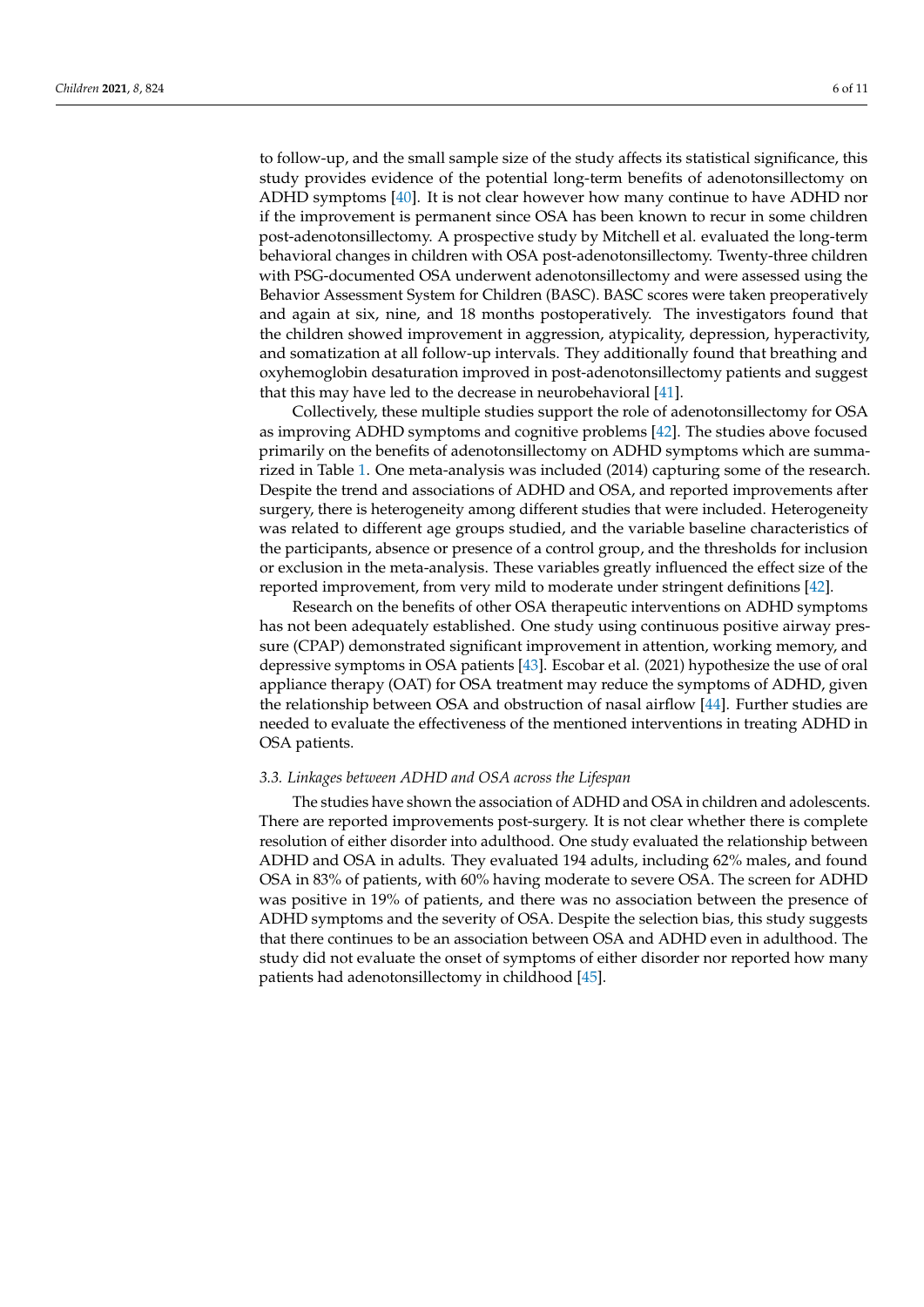| Table 1. Changes in ADT1D Jymptonis I ost-Auenotonsmectomy in Judies of Obstructive Jieep Aphea. |             |               |                                                                                 |                                                                              |                           |                                         |                                                                                                                                                                                                                                                                   |  |  |  |
|--------------------------------------------------------------------------------------------------|-------------|---------------|---------------------------------------------------------------------------------|------------------------------------------------------------------------------|---------------------------|-----------------------------------------|-------------------------------------------------------------------------------------------------------------------------------------------------------------------------------------------------------------------------------------------------------------------|--|--|--|
| Study, Year                                                                                      | $\mathbf N$ | Age (Year)    | Design Method                                                                   | <b>OSA/ADHD</b><br>Assessment                                                | Intervention              | Follow-up Interval                      | Change in ADHD Symptoms and Other<br><b>Functions Post-AT</b>                                                                                                                                                                                                     |  |  |  |
| Song et al. (2020) [40]                                                                          | 20          | $3 - 13$      | Prospective Cohort<br>Study                                                     | PSG, KOSA-18,<br><b>ADHD-RS</b>                                              | $\mathbf{A}\mathbf{T}$    | 54.5 months<br>$(range = 27-98 months)$ | Significant decreases in KOSA-18 (74.3 to<br>40.7) and ADHD-RS (17.6 to 10.5) scores                                                                                                                                                                              |  |  |  |
| Al-Zaabi et al. (2018)<br>$[29]$                                                                 | 37          | 9 to 14       | Observational Study                                                             | AHI, ODI score,<br>NOD, number of OA<br>incidents, number of<br>CA incidents | AT                        | 3 months                                | 56% reduction in mean AHI score; 21%<br>reduction in mean attention and<br>hyperactivity scores                                                                                                                                                                   |  |  |  |
| Ahmadi et al. (2016)<br>$[30]$                                                                   | 59          | 6 to 12       | Prospective Cohort<br>Study                                                     | <b>CRS</b>                                                                   | AT                        | 1 month and 3 months                    | Conners' score decreased significantly one<br>and three months after surgery. The scores<br>at three months were lower than those at<br>one month as well.                                                                                                        |  |  |  |
| Amiri et al. (2015)<br>$[31]$                                                                    | 53          | $3$ to $12\,$ | Prospective Cohort<br>Study                                                     | CPRS-R                                                                       | AT                        | 3 months and 6 months                   | Significant reduction in ADHD symptoms<br>after surgery three- and six months<br>postoperatively with greater reductions<br>noted at the six-month follow-up                                                                                                      |  |  |  |
| Sedky et al. (2014)<br>$[42]$                                                                    | 529         | $0$ to $18\,$ | Meta-analysis of<br>studies assessing pre-<br>and post-surgery<br>ADHD symptoms | CPRS-R, CTRS,<br><b>BRIEF</b>                                                | AT                        | 2 to 13 months                          | Improvement in ADHD symptoms<br>(Hedges' $g = 4.3$ )                                                                                                                                                                                                              |  |  |  |
| Marcus et al. (2013)<br>$[27]$                                                                   | 464         | $5$ to $9$    | Randomized Control<br>Trial                                                     | PSG, AHI, OSA-18,<br>PSQ-SRBD, ESS<br>NEPSY, CRS, PedsQL<br><b>TM</b>        | AT or watchful<br>waiting | 7 months                                | Increased NEPSY score, but not significant;<br>Decreased PSQ-SRBD and ESS scores;<br>improvement in Conner's Rating Scale<br>score improved, PedsQL and OSA-18<br>scores; OSA resolution in 79% patients;<br>improved AHI in children with baseline<br>severe OSA |  |  |  |
| Dadgarnia et al.<br>$(2012)$ [32]                                                                | 35          | 5 to 12       | Quasi-experimental<br>Study                                                     | <b>ADHD-RS</b>                                                               | AT                        | 6 months                                | Improvement in ADHD inattention score,<br>hyperactivity, and ADHD combined score                                                                                                                                                                                  |  |  |  |
| Fidan et al. (2008)<br>$[32]$                                                                    | 30          | 4 to 14       | Prospective Study                                                               | T-DSM-IV-Scale                                                               | AT                        | 3 months                                | Positive impact on behavioral problems<br>(inattention, hyperactivity,<br>oppositional-defiance disorder, and<br>conduct disorder) symptoms                                                                                                                       |  |  |  |

**Table 1.** Changes in ADHD Symptoms Post-Adenotonsillectomy in Studies of Obstructive Sleep Apnea.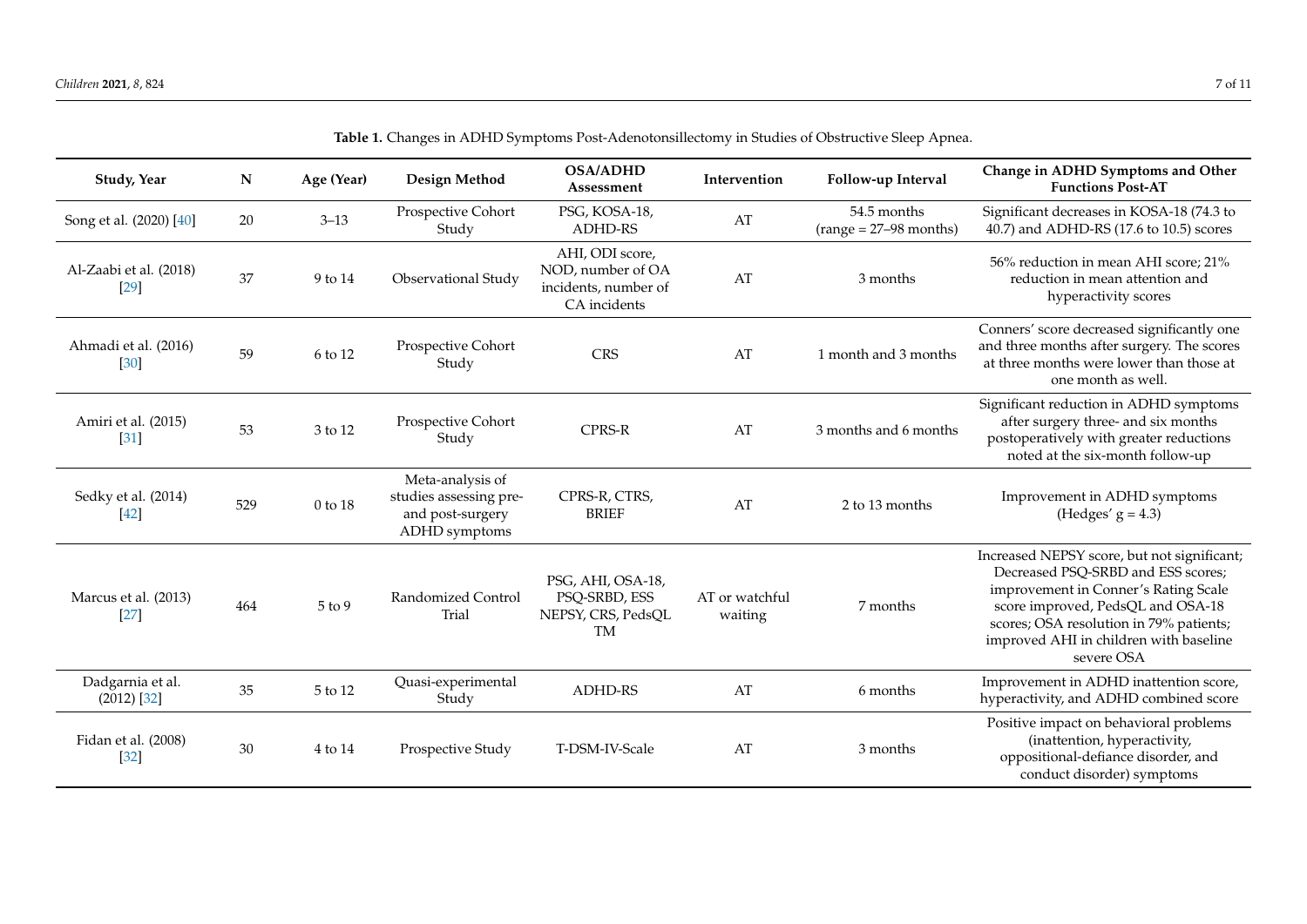| Table 1. Cont.                   |     |                     |                                       |                                                                                                                                                                       |              |                               |                                                                                                                                                   |  |  |  |
|----------------------------------|-----|---------------------|---------------------------------------|-----------------------------------------------------------------------------------------------------------------------------------------------------------------------|--------------|-------------------------------|---------------------------------------------------------------------------------------------------------------------------------------------------|--|--|--|
| Study, Year                      | N   | Age (Year)          | Design Method                         | <b>OSA/ADHD</b><br>Assessment                                                                                                                                         | Intervention | Follow-up Interval            | Change in ADHD Symptoms and Other<br><b>Functions Post-AT</b>                                                                                     |  |  |  |
| Wei et al. (2007) [34]           | 117 | 2 to 17             | Prospective<br>Nonrandomized<br>study | PSQ, CPRS-R                                                                                                                                                           | AT           | 6 months                      | Improvement in sleep and behavior scores                                                                                                          |  |  |  |
| Dillon et al. (2007)<br>$[35]$   | 79  | 5-12.9 years<br>old | Prospective Cohort<br>Study           | Frequency of<br>DSM-IV attention<br>and disruptive<br>behavior disorder                                                                                               | AT           | 1 year                        | ADHD diagnosis in group decreased from<br>27.8% to 23.1%; 50% of subjects with<br>baseline ADHD no longer met diagnostic<br>criteria              |  |  |  |
| Chervin et al. (2006)<br>$[38]$  | 105 | 5 to 12.9           | Case-Control Study                    | PSG,<br>Neurobehavioral<br>assessment scales<br>(behavior, cognition,<br>psychiatric diagnosis,<br>sleepiness)                                                        | AT           | 1 year                        | 50% noted to have improved symptoms<br>post-AT and no longer met the criteria for<br><b>ADHD</b>                                                  |  |  |  |
| Weber et al. (2006)<br>$[37]$    | 30  | 4 to 13             | Prospective Study                     | Diagnosis of OVD,<br>Atten-<br>tion/concentration<br>deficit disorders<br>related questions,<br>hyperactivity and<br>impulsiveness<br>adapted from<br>DSM-IV protocol | AT           | 6 months                      | Children 8–10 years old experienced the<br>highest improvement post-surgery, but not<br>statistically significant                                 |  |  |  |
| Mitchell et al. (2006)<br>$[41]$ | 23  | 2.5 to 14.8         | Prospective Cohort<br>Study           | PSG, BASC                                                                                                                                                             | AT           | 6 months and<br>$9-18$ months | Improvement in aggression, atypicality,<br>depression, hyperactivity, and somatization<br>within six months and nine to 18 months<br>post-surgery |  |  |  |
| Avior et al. (2004)<br>$[39]$    | 19  | 5 to 14             | Prospective Study                     | OSA-18, TOVA,<br>$CBCL/4-8$                                                                                                                                           | AT           | 2 months                      | Improvement in the TOVA scores was<br>significant; Reduction in OSA-18 scores                                                                     |  |  |  |

<span id="page-7-0"></span>ADHD: attention deficit and hyperactivity disorder; ADHD-RS: attention deficit and hyperactivity disorder rating scale; AHI: apnea–hypopnea index; AT: adenotonsillectomy; ADHD-RS: ADHD Rating Scale; BASC: Behavior Assessment System for Children; BRIEF: Behavior Rating Inventory of Executive Function; CA: Central Apnea CBCL: Child Behavior Checklist; CRS: Conner's Rating Scale; CPRS-R: Conners' Parent Rating Scale- Revised; CTRS: Conners' Teacher Rating Scale Epworth Sleepiness Scale (ESS); KOSA-18: Korean OSA-18; MPH: Methylphenidate; NEPSY: A Developmental Neuropsychological Assessment; OSA-18: Obstructive Sleep Apnea-18; T-DSM-IV Scale: Turgay DSM-IV-Based Child and Adolescent Disruptive behavioral Disorders Screening and Rating Scale; TOVA: Test of Variables Attention; CBCL/4–8: Achenbach Child Behavior Check List/4–8 attention problems syndrome scales; NEPSY: Developmental Neuropsychological Assessment; NOD: number of desaturations; OA: obstructive apnea; ODI score: oxygen desaturation index score; PSG: polysomnography; OVD: obstructive ventilatory disorders; PedsQL TM: Pediatric Quality of Life Inventory; PSQ: Pediatric Sleep Questionnaire; PSQ-SRBD: Pediatric Sleep Questionnaire Sleep-Related Breathing Disorder scale.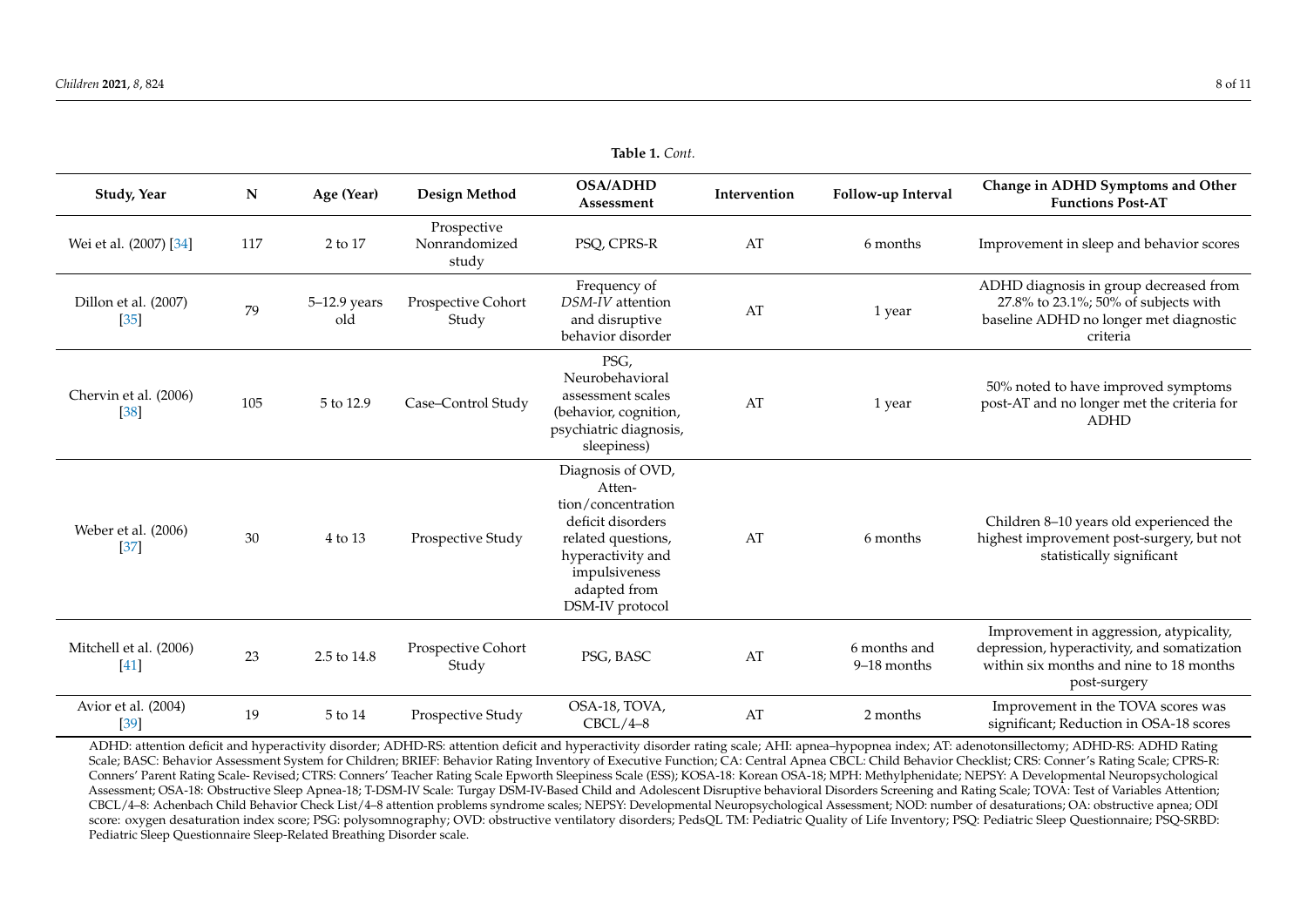## **4. Conclusions**

The studies referenced show how adenotonsillectomy may significantly improve the quality of life, learning, and behavioral problems of children with OSA. All levels of SDB from primary snoring to OSA have shown significant short-term improvement in quality of sleep and behavioral disturbance after adenotonsillectomy. Studies evaluating the longterm benefits of adenotonsillectomy have demonstrated its benefits up to 98 months after treatment, but these studies are few and often with small sample sizes. Despite the fact that the large randomized controlled trials showed no neurocognitive differences in children with OSA post-adenotonsillectomy versus watchful waiting in different age groups, clinical practice still favours surgery in children based on favorable parent reports and outcomes. Due to the clinically significant relationship between adenotonsillar hypertrophy, OSA, and ADHD, adenotonsillectomy should be considered as a treatment option for ADHD in pediatric OSA patients. However, it is not yet possible at this stage to predict which populations will benefit from surgery and which will not. Further research must first be conducted to determine if there are any predictors that will help identify those who might benefit from surgery. More research is needed to determine if other OSA treatments such as CPAP use and orthodontics can improve ADHD symptoms. In addition, future research should include larger sample sizes and l For this reason, future research can include larger sample sizes and longer intervals to better understand the long-term benefits of adenotonsillectomy. Finally, research also needs to focus on the childhood origins of adult ADHD and adult OSA.

**Author Contributions:** All the authors agreed to be accountable for all aspects of the work in ensuring that questions related to the accuracy or integrity of any part of the work are appropriately investigated and resolved. All authors have read and agreed to the published version of the manuscript.

**Funding:** This research received no external funding.

**Institutional Review Board Statement:** Not applicable.

**Informed Consent Statement:** Not applicable.

**Data Availability Statement:** Not applicable.

**Conflicts of Interest:** The authors declare no conflict of interest.

### **References**

- <span id="page-8-0"></span>1. Lumeng, J.C.; Chervin, R.D. Epidemiology of Pediatric Obstructive Sleep Apnea. *Proc. Am. Thorac. Soc.* **2008**, *5*, 242–252. [\[CrossRef\]](http://doi.org/10.1513/pats.200708-135MG) [\[PubMed\]](http://www.ncbi.nlm.nih.gov/pubmed/18250218)
- <span id="page-8-1"></span>2. Weinstock, T.G.; Rosen, C.L.; Marcus, C.L.; Garetz, S.; Mitchell, R.B.; Amin, R.; Paruthi, S.; Katz, E.; Arens, R.; Weng, J.; et al. Predictors of Obstructive Sleep Apnea Severity in Adenotonsillectomy Candidates. *Sleep* **2014**, *37*, 261–269. [\[CrossRef\]](http://doi.org/10.5665/sleep.3394) [\[PubMed\]](http://www.ncbi.nlm.nih.gov/pubmed/24497655)
- <span id="page-8-2"></span>3. Marcus, C.L.; Brooks, L.J.; Ward, S.D.; Draper, K.A.; Gozal, D.; Halbower, A.C.; Jones, J.; Lehmann, C.; Schechter, M.S.; Sheldon, S.; et al. Diagnosis and Management of Childhood Obstructive Sleep Apnea Syndrome. *Pediatrics* **2012**, *130*, e714–e755. [\[CrossRef\]](http://doi.org/10.1542/peds.2012-1672) [\[PubMed\]](http://www.ncbi.nlm.nih.gov/pubmed/22926176)
- <span id="page-8-3"></span>4. Bixler, E.O.; Vgontzas, A.N.; Lin, H.-M.; Liao, D.; Calhoun, S.; Vela-Bueno, A.; Fedok, F.; Vlasic, V.; Graff, G. Sleep Disordered Breathing in Children in a General Population Sample: Prevalence and Risk Factors. *Sleep* **2009**, *32*, 731–736. [\[CrossRef\]](http://doi.org/10.1093/sleep/32.6.731)
- <span id="page-8-4"></span>5. Tsukada, E.; Kitamura, S.; Enomoto, M.; Moriwaki, A.; Kamio, Y.; Asada, T.; Arai, T.; Mishima, K. Prevalence of Childhood Obstructive Sleep Apnea Syndrome and Its Role in Daytime Sleepiness. *PLoS ONE* **2018**, *13*, e0204409. [\[CrossRef\]](http://doi.org/10.1371/journal.pone.0204409)
- <span id="page-8-5"></span>6. Tan, H.-L.; Gozal, D.; Kheirandish-Gozal, L. Obstructive Sleep Apnea in Children: A Critical Update. *Nat. Sci. Sleep* **2013**, *5*, 109–123. [\[CrossRef\]](http://doi.org/10.2147/NSS.S51907)
- <span id="page-8-6"></span>7. Erichsen, D.; Godoy, C.; Gränse, F.; Axelsson, J.; Rubin, D.; Gozal, D. Screening for Sleep Disorders in Pediatric Primary Care: Are We There Yet? *Clin. Pediatr.* **2012**, *51*, 1125–1129. [\[CrossRef\]](http://doi.org/10.1177/0009922812464548)
- <span id="page-8-7"></span>8. Capdevila, O.S.; Kheirandish-Gozal, L.; Dayyat, E.; Gozal, D. Pediatric Obstructive Sleep Apnea: Complications, Management, and Long-Term Outcomes. *Proc. Am. Thorac. Soc.* **2008**, *5*, 274–282. [\[CrossRef\]](http://doi.org/10.1513/pats.200708-138MG)
- <span id="page-8-8"></span>9. Youssef, N.A.; Ege, M.; Angly, S.S.; Strauss, J.L.; Marx, C.E. Is Obstructive Sleep Apnea Associated with ADHD? *Ann. Clin. Psychiatry* **2011**, *23*, 213–224.
- <span id="page-8-9"></span>10. Halbower, A.C.; Mark Mahone, E. Neuropsychological Morbidity Linked to Childhood Sleep-Disordered Breathing. *Sleep Med. Rev.* **2006**, *10*, 97–107. [\[CrossRef\]](http://doi.org/10.1016/j.smrv.2005.10.002)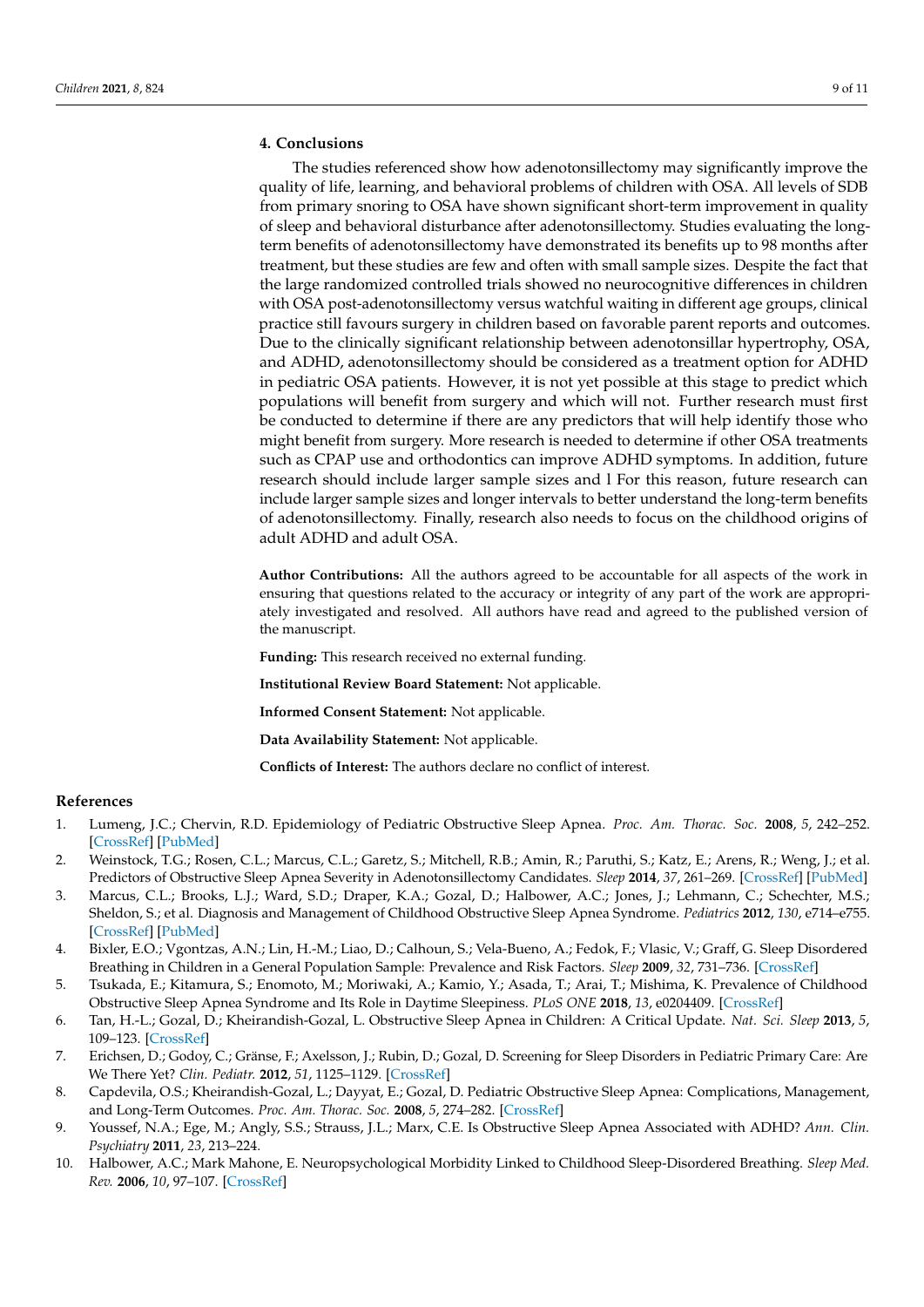- <span id="page-9-0"></span>11. American Psychiatric Association. *Diagnostic and Statistical Manual of Mental Disorders: DSM-5*; American Psychiatric Association: Arlington, VA, USA, 2013.
- <span id="page-9-1"></span>12. Polanczyk, G.; de Lima, M.S.; Horta, B.L.; Biederman, J.; Rohde, L.A. The Worldwide Prevalence of ADHD: A Systematic Review and Metaregression Analysis. *Am. J. Psychiatry* **2007**, *164*, 942–948. [\[CrossRef\]](http://doi.org/10.1176/ajp.2007.164.6.942)
- <span id="page-9-2"></span>13. Froehlich, T.E.; Anixt, J.S.; Loe, I.M.; Chirdkiatgumchai, V.; Kuan, L.; Gilman, R.C. Update on Environmental Risk Factors for Attention-Deficit/Hyperactivity Disorder. *Curr. Psychiatry Rep.* **2011**, *13*, 333–344. [\[CrossRef\]](http://doi.org/10.1007/s11920-011-0221-3)
- <span id="page-9-3"></span>14. Banerjee, T.D.; Middleton, F.; Faraone, S.V. Environmental Risk Factors for Attention-Deficit Hyperactivity Disorder. *Acta Paediatr.* **2007**, *96*, 1269–1274. [\[CrossRef\]](http://doi.org/10.1111/j.1651-2227.2007.00430.x) [\[PubMed\]](http://www.ncbi.nlm.nih.gov/pubmed/17718779)
- <span id="page-9-4"></span>15. Miano, S.; Parisi, P.; Villa, M.P. The Sleep Phenotypes of Attention Deficit Hyperactivity Disorder: The Role of Arousal during Sleep and Implications for Treatment. *Med. Hypotheses* **2012**, *79*, 147–153. [\[CrossRef\]](http://doi.org/10.1016/j.mehy.2012.04.020) [\[PubMed\]](http://www.ncbi.nlm.nih.gov/pubmed/22608760)
- <span id="page-9-5"></span>16. Miano, S.; Amato, N.; Foderaro, G.; Pezzoli, V.; Ramelli, G.P.; Toffolet, L.; Manconi, M. Sleep Phenotypes in Attention Deficit Hyperactivity Disorder. *Sleep Med.* **2019**, *60*, 123–131. [\[CrossRef\]](http://doi.org/10.1016/j.sleep.2018.08.026)
- <span id="page-9-6"></span>17. Precenzano, F.; Ruberto, M.; Parisi, L.; Salerno, M.; Maltese, A.; D'alessandro, I.; Valle, I.D.; Visco, G.; Magliulo, R.M.; Messina, G.; et al. Adhd-like symptoms in children affected by obstructive sleep apnea syndrome: A case-control study. *Acta Med. Mediterr.* **2016**, *32*, 1756–1759. [\[CrossRef\]](http://doi.org/10.19193/0393-6384_2016_6_159)
- <span id="page-9-28"></span><span id="page-9-7"></span>18. Wu, J.; Gu, M.; Chen, S.; Chen, W.; Ni, K.; Xu, H.; Li, X. Factors Related to Pediatric Obstructive Sleep Apnea–Hypopnea Syndrome in Children with Attention Deficit Hyperactivity Disorder in Different Age Groups. *Medicine* **2017**, *96*, e8281. [\[CrossRef\]](http://doi.org/10.1097/MD.0000000000008281)
- <span id="page-9-8"></span>19. Khadra, M.A.; McConnell, K.; VanDyke, R.; Somers, V.; Fenchel, M.; Quadri, S.; Jefferies, J.; Cohen, A.P.; Rutter, M.; Amin, R. Determinants of Regional Cerebral Oxygenation in Children with Sleep-Disordered Breathing. *Am. J. Respir. Crit. Care Med.* **2008**, *178*, 870–875. [\[CrossRef\]](http://doi.org/10.1164/rccm.200802-321OC)
- <span id="page-9-25"></span><span id="page-9-9"></span>20. Esposito, M.; Antinolfi, L.; Gallai, B.; Parisi, L.; Roccella, M.; Marotta, R.; Lavano, S.M.; Mazzotta, G.; Precenzano, F.; Carotenuto, M. Executive Dysfunction in Children Affected by Obstructive Sleep Apnea Syndrome: An Observational Study. *NDT* **2013**, *9*, 1087. [\[CrossRef\]](http://doi.org/10.2147/NDT.S47287)
- <span id="page-9-26"></span><span id="page-9-10"></span>21. Gozal, D.; Crabtree, V.M.; Sans Capdevila, O.; Witcher, L.A.; Kheirandish-Gozal, L. C-Reactive Protein, Obstructive Sleep Apnea, and Cognitive Dysfunction in School-Aged Children. *Am. J. Respir. Crit. Care Med.* **2007**, *176*, 188–193. [\[CrossRef\]](http://doi.org/10.1164/rccm.200610-1519OC)
- <span id="page-9-27"></span><span id="page-9-11"></span>22. Tauman, R.; Ivanenko, A.; O'Brien, L.M.; Gozal, D. Plasma C-Reactive Protein Levels Among Children with Sleep-Disordered Breathing. *Pediatrics* **2004**, *113*, e564–e569. [\[CrossRef\]](http://doi.org/10.1542/peds.113.6.e564) [\[PubMed\]](http://www.ncbi.nlm.nih.gov/pubmed/15173538)
- <span id="page-9-12"></span>23. Beebe, D.W.; Gozal, D. Obstructive Sleep Apnea and the Prefrontal Cortex: Towards a Comprehensive Model Linking Nocturnal Upper Airway Obstruction to Daytime Cognitive and Behavioral Deficits. *J. Sleep Res.* **2002**, *11*, 1–16. [\[CrossRef\]](http://doi.org/10.1046/j.1365-2869.2002.00289.x) [\[PubMed\]](http://www.ncbi.nlm.nih.gov/pubmed/11869421)
- <span id="page-9-29"></span><span id="page-9-13"></span>24. Garetz, S.L.; Chervin, R.D.; Eichler, A.F. Adenotonsillectomy for obstructive sleep apnea in children. *UptoDate* **2021**. Available online: <https://www.uptodate.com/contents/adenotonsillectomy-for-obstructive-sleep-apnea-in-children> (accessed on 6 September 2017).
- <span id="page-9-30"></span><span id="page-9-14"></span>25. Kuhle, S.; Hoffmann, D.U.; Mitra, S.; Urschitz, M.S. Anti-Inflammatory Medications for Obstructive Sleep Apnoea in Children. *Cochrane Database Syst. Rev.* **2020**, CD007074. [\[CrossRef\]](http://doi.org/10.1002/14651858.CD007074.pub3)
- <span id="page-9-31"></span><span id="page-9-15"></span>26. Section on Pediatric Pulmonology; Subcommittee on Obstructive Sleep Apnea Syndrome. Clinical Practice Guideline: Diagnosis and Management of Childhood Obstructive Sleep Apnea Syndrome. *Pediatrics* **2002**, *109*, 704–712. [\[CrossRef\]](http://doi.org/10.1542/peds.109.4.704)
- <span id="page-9-16"></span>27. Marcus, C.L.; Moore, R.H.; Rosen, C.L.; Giordani, B.; Garetz, S.L.; Taylor, H.G.; Mitchell, R.B.; Amin, R.; Katz, E.S.; Arens, R.; et al. A Randomized Trial of Adenotonsillectomy for Childhood Sleep Apnea. *N. Engl. J. Med.* **2013**, *368*, 2366–2376. [\[CrossRef\]](http://doi.org/10.1056/NEJMoa1215881) [\[PubMed\]](http://www.ncbi.nlm.nih.gov/pubmed/23692173)
- <span id="page-9-17"></span>28. Waters, K.A.; Chawla, J.; Harris, M.-A.; Heussler, H.; Black, R.J.; Cheng, A.T.; Lushington, K. Cognition after Early Tonsillectomy for Mild OSA. *Pediatrics* **2020**, *145*, e20191450. [\[CrossRef\]](http://doi.org/10.1542/peds.2019-1450)
- <span id="page-9-18"></span>29. Al-Zaabi, K.; Al-Adawi, S.; Jaju, S.; Jeyaseelan, L.; Al-Sibani, N.; Al-Alawi, M.; Al-Abri, M.; Al-Abri, R. Effects of an Adenotonsillectomy on the Cognitive and Behavioural Function of Children Who Snore: A Naturalistic Observational Study. *Sultan Qaboos Univ. Med. J.* **2018**, *18*, e455–e460. [\[CrossRef\]](http://doi.org/10.18295/squmj.2018.18.04.005)
- <span id="page-9-19"></span>30. Ahmadi, M.S.; Poorolajal, J.; Masoomi, F.S.; Haghighi, M. Effect of Adenotonsillectomy on Attention Deficit-Hyperactivity Disorder in Children with Adenotonsillar Hypertrophy: A Prospective Cohort Study. *Int. J. Pediatr. Otorhinolaryngol.* **2016**, *86*, 193–195. [\[CrossRef\]](http://doi.org/10.1016/j.ijporl.2016.05.012)
- <span id="page-9-20"></span>31. Amiri, S.; AbdollahiFakhim, S.; Lotfi, A.; Bayazian, G.; Sohrabpour, M.; Hemmatjoo, T. Effect of Adenotonsillectomy on ADHD Symptoms of Children with Adenotonsillar Hypertrophy and Sleep Disordered Breathing. *Int. J. Pediatr. Otorhinolaryngol.* **2015**, *79*, 1213–1217. [\[CrossRef\]](http://doi.org/10.1016/j.ijporl.2015.05.015)
- <span id="page-9-21"></span>32. Dadgarnia, M.H.; Baradaranfar, M.H.; Fallah, R.; Atighechi, S.; Ahsani, A.H.; Baradaranfar, A. Effect of Adenotonsillectomy on ADHD Symptoms of Children with Adenotonsillar Hypertrophy. *Acta Med. Iran.* **2012**, *50*, 547–551. [\[PubMed\]](http://www.ncbi.nlm.nih.gov/pubmed/23109027)
- <span id="page-9-22"></span>33. Fidan, T.; Fidan, V. The Impact of Adenotonsillectomy on Attention-Deficit Hyperactivity and Disruptive Behavioral Symptoms. *Eurasian J. Med.* **2008**, *40*, 14–17. [\[PubMed\]](http://www.ncbi.nlm.nih.gov/pubmed/25610016)
- <span id="page-9-23"></span>34. Wei, J.L.; Mayo, M.S.; Smith, H.J.; Reese, M.; Weatherly, R.A. Improved Behavior and Sleep after Adenotonsillectomy in Children with Sleep-Disordered Breathing. *Arch. Otolaryngol. Head Neck Surg.* **2007**, *133*, 974–979. [\[CrossRef\]](http://doi.org/10.1001/archotol.133.10.974)
- <span id="page-9-24"></span>35. Dillon, J.E.; Blunden, S.; Ruzicka, D.L.; Guire, K.E.; Champine, D.; Weatherly, R.A.; Hodges, E.K.; Giordani, B.J.; Chervin, R.D. DSM-IV Diagnoses and Obstructive Sleep Apnea in Children before and 1 Year after Adenotonsillectomy. *J. Am. Acad Child. Adolesc Psychiatry* **2007**, *46*, 1425–1436. [\[CrossRef\]](http://doi.org/10.1097/chi.0b013e31814b8eb2) [\[PubMed\]](http://www.ncbi.nlm.nih.gov/pubmed/18049292)